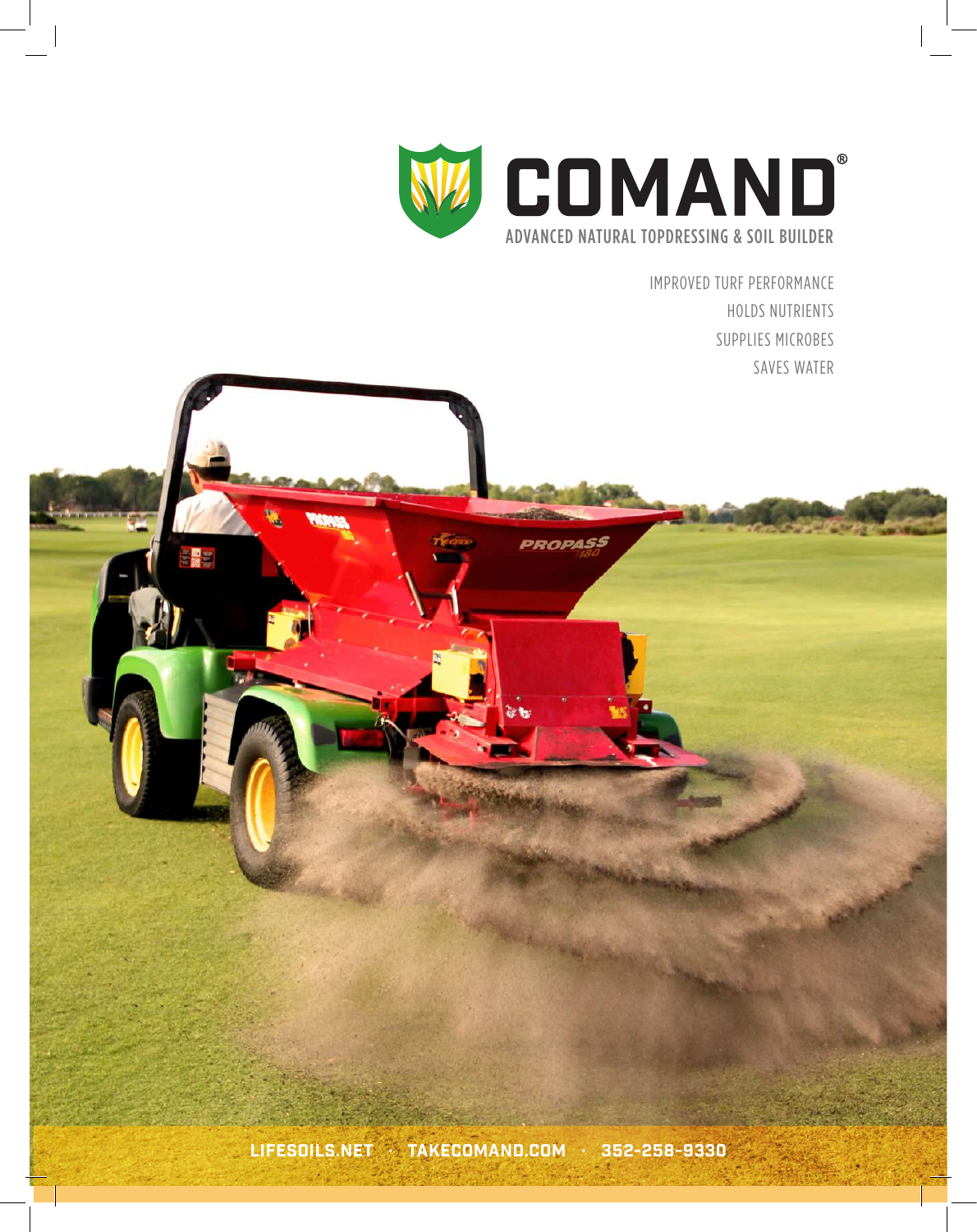# W COMAND®

COMAND® provides a natural, cost effective way of maintaining quality playing surfaces, while creating wear tolerant and attractive turfgrass.

#### WHAT IS COMAND?

COMAND is a one-of-a-kind specialty soil amendment produced with precise proprietary blends of enzyme-producing microbes, some unique composting methodology, and inventive techniques of maximizing beneficial microorganisms in the finished product. COMAND is truly a bio-engineered, yet completely natural product.

COMAND can be utilized straight, to amend and improve existing soils, or alternatively, can be custom blended with varying amounts of high quality sand to create topdressings and rootzone mixes.

#### WHAT MAKES COMAND SO UNIQUE?

Through many years of research, Harvest Quest developed an inoculum, which accelerates and uniquely enhances the natural biological process of composting.

The use of the inoculum reverses the physics of composting, with initial temperatures being generated on the outside of the piles and the heat front moving inwards. This unique phenomenon allows microbes to increase optimally and results in the creation of very mature and biologically diverse compost. Furthermore, a focus on the natural disease suppression capabilities has been enhanced through carefully controlled curing procedures and re-inoculation with mesophilic (ambient temperature) microbiology known to suppress nematodes and root and crown root diseases.

COMAND is screened to a very fine consistency, which removes woody particles, making it suitable for applying to even the most closely mown turf.



## Benefits of Using Comand

COMAND possesses excellent soil building attributes, greatly improving the soil physically (structurally), chemically (nutritionally), and biologically. It adds high quality organic matter to the rootzone, maximizing turf health and performance, increasing its quality and long-term success.

- Supplies stabilized organic matter
- **IMPROVER 1998** Improves soil structure and porosity, thus creating a better plant root environment
- **Increased root density and length**
- **Increases moisture infiltration and permeability, thus helping to** maintain percolation rates and relieve compaction
- **IMPROVED 19 Incording in light soils, providing greater drought** resistance and more efficient water utilization
- Increased soil cation-exchange capacity (CEC), thus improving the soils ability to hold nutrients
- **Supplies beneficial microorganisms**
- Aids the proliferation of soil microbes, which assist in Thatch reduction
- Contains humus, assisting in soil aggregation and making nutrients more available to plants
- **Improved wear tolerance, promotes faster turf establishment and** recovery rates
- **More even turf density and color, green-up without excessive top** growth
- Complimentary to other management programs, provides for more efficient utilization of fertilizers

COMAND can be incorporated into your turf establishment and maintenance programs all season long and will typically show results within a few days; exhibiting green-up and new lateral growth.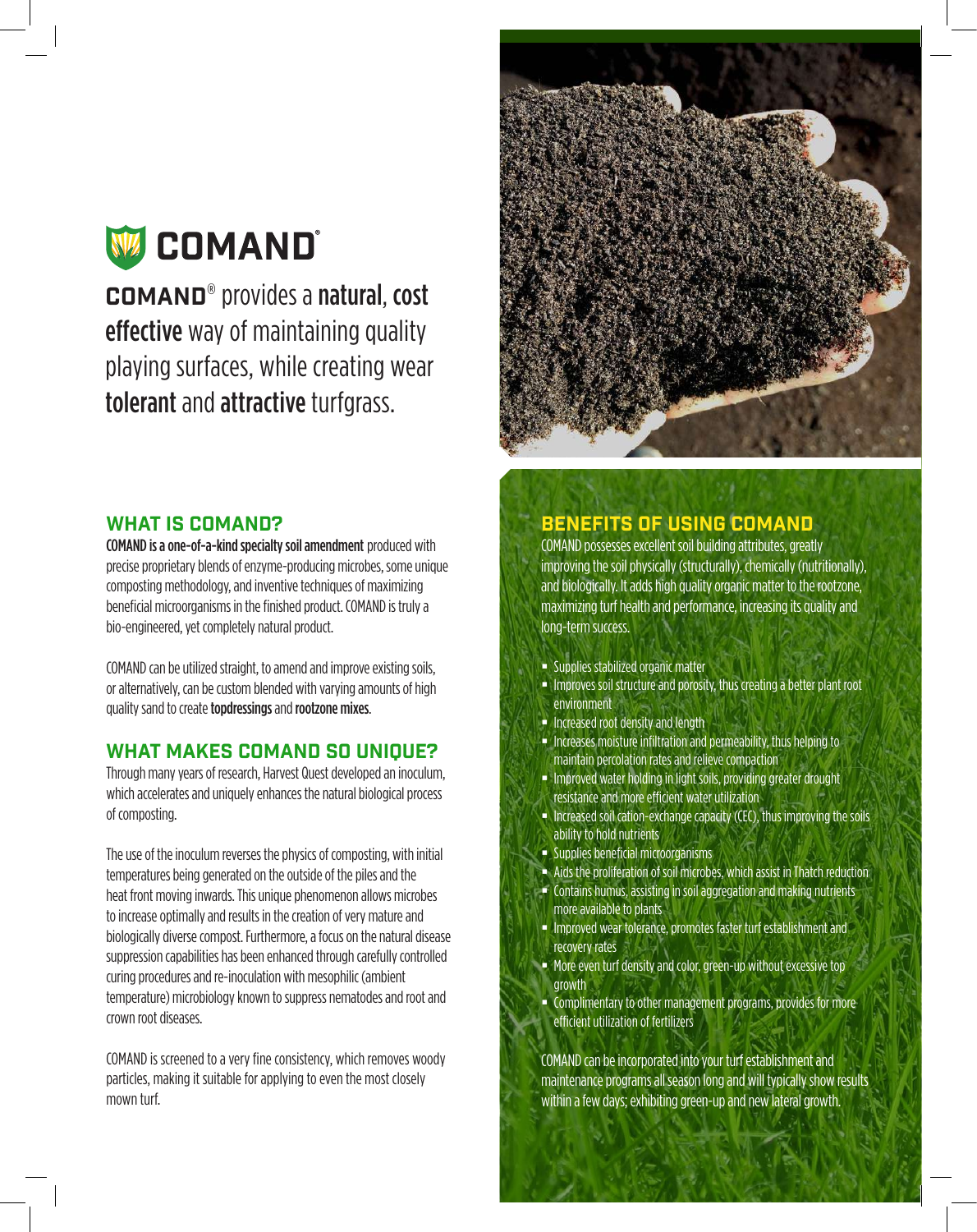# Improved Soil Structure

Organic matter plays a key role in the structural stability of the rootzone. Many experiments have shown that compost improves the aggregate strength of soils. A rootzone without organic matter compacts very easily and suffers from poor aggregation. Conversely, healthy soil maintains pore spaces and has much improved oxygen transfer and water infiltration rates. The addition of Comand® improves friability, porosity, and water permeability meaning roots can penetrate more easily and find nutrients and water. Reduced compaction and surface hardness, coupled with the benefit of a smooth and level surface from topdressing, can lead to reduced injury risks on sports fields.

## Better Water Management

COMAND has the ability to improve the water holding capacity of sandy soils, while at the same time increasing infiltration and permeability. As a result, percolation rates are maintained, making COMAND an important water conservation tool for turfgrass management. The addition of COMAND can provide greater drought resistance and more efficient water utilization, allowing the frequency and intensity of irrigation to be reduced.

### Increased Cation Exchange **CAPACITY**

Coarse-textured sandy soils possess a low cation exchange capacity (CEC) and adding COMAND greatly improves the CEC of these soils. Cations are positively charged ions such as calcium (Ca2+), potassium (K+), magnesium (Mg2+) and iron (Fe2+). The organic matter in COMAND is comprised of negatively charged particles, which attract and hold, through electrostatic forces, the positively changed ions. This enables the soil to better absorb and retain nutrients in the root zone while reducing nutrient losses through leaching.

## Provides Slow-Release Nutrients

COMAND contains a considerable variety of macro and important micronutrients. Since COMAND contains stable sources of organic matter, these nutrients are supplied in a slow-release form. When compared to commercial fertilizers, on a pound-by-pound basis, COMAND has far less nutrients and is not characterized as a fertilizer. However, COMAND can have a significant cumulative effect on nutrient availability and existing fertilizer program inputs can typically be much more effective.